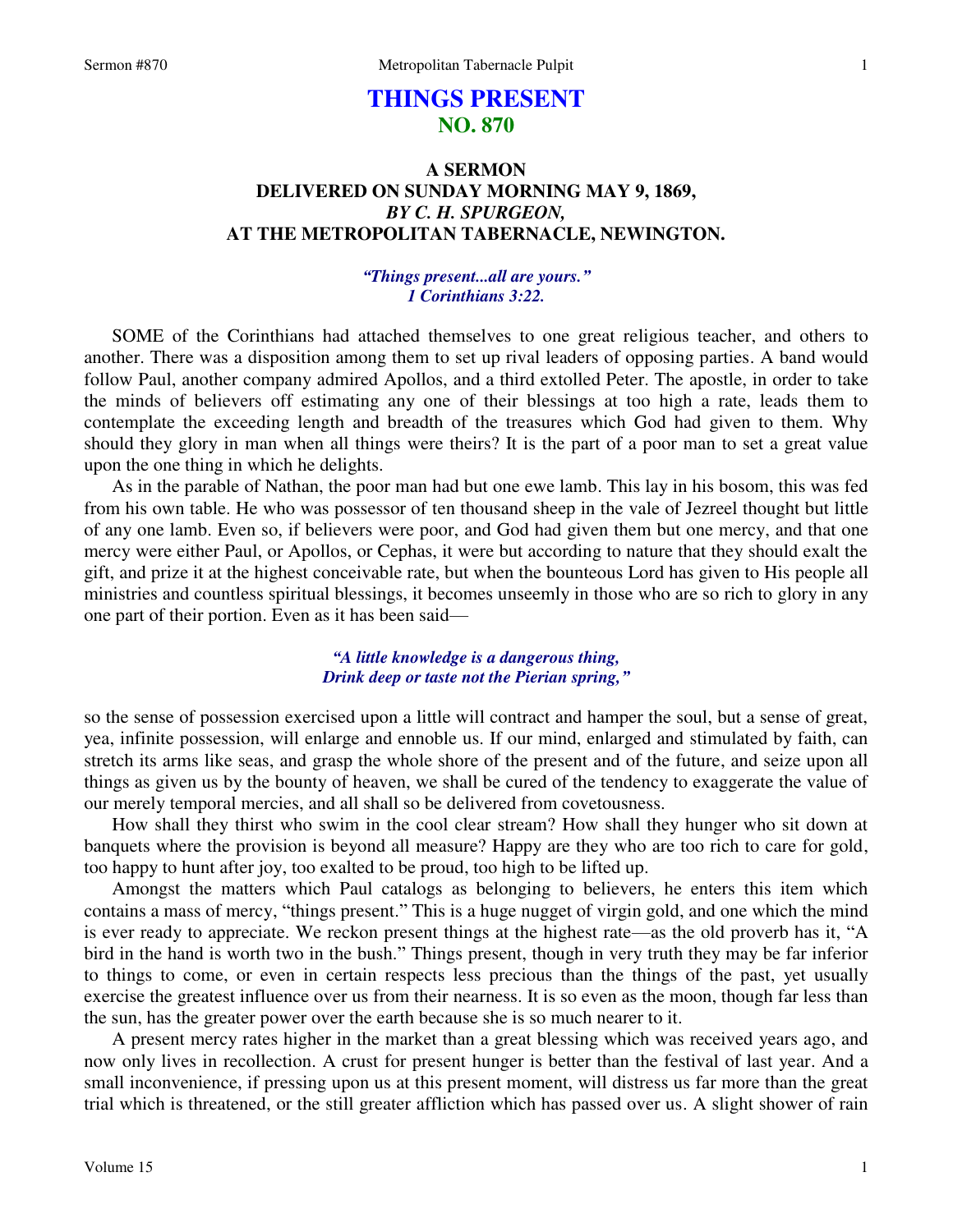today will more inconvenience you than the heavy snowstorm which overtook you on the Alps seven years ago.

 The little present, to our apprehension, eclipses the great past or the greater future. Since, then, from the constitution of our nature, we are so out of all proportion affected by present things, it is well for us to look at them until we can see them in the bright light which this text casts upon them, for then we shall be all the happier, and being the happier, all the stronger for good. Present things, then, believer, be they bright or dark, present things, through the covenant of grace, are yours today.

**I.** Subdividing this great and comprehensive term, we shall first observe that, in the ease of the true Christian, HIS TEMPORAL POSSESSIONS are his own.

 You will say that this is a most trite remark. So be it, yet as a brown husk may hide a golden seed, so may there be important truth within a plain sentence. The ungodly man for a while engrosses the good things of this life, but they are sent to him oftentimes in anger, they bring a curse with them, and are taken away again in wrath. They are not his in the same cheering sense in which they belong to the children of God.

 As for you, O true believer, whatever of earthly goods the Lord has apportioned you is, in a peculiar sense and in a most blessed manner, your own. I grant you that all our worldly goods belong to God, and that we are but stewards of whatsoever He bestows upon us, yet for all that, the good things of this life are ours by a deed of gift far more valid than the title-deeds of noble families or the charters of kings.

 God gives us all things richly to enjoy, and rights established upon divine gift are beyond dispute. When the Lord makes our lines to fall in pleasant places, we are not to receive the boons of providence with fear and trembling, as if they were not lawful to be held by Christians. Nor are we to look at them with shy suspicion, as if they could not be consecrated to noblest ends. The temporal gifts of heaven are ours, as the text declares, and we are bound to regard them as love gifts of our covenant God.

 It is a great comfort when a man knows in his conscience, "What I have, be it little or much, is mine, at least in this sense, that I have *honestly come by it*." The Christian owns no stolen property or unrighteous gain. A thief may secure his goodly Babylonian garment, and his wedge of gold, but when he has gotten it, though no other man claims it, yet it is not his—he must bury it in the earth, it is a stolen thing, a thing accursed and bringing evil with it. How can men live in peace with fraudulent property about them?

 David, when he gets the water from the well at Bethlehem, acts towards it as every honest spirit would act towards gold and silver accumulated in unjustifiable speculations, or coined out of the savings of the defrauded poor, or gathered by adulteration and trickery—David would not drink the water, but poured it out. And some men's riches might well be poured out even into hell itself, where devils might rue the draught if they dared to drink thereat.

 Ill-gotten substance will rot the belly which is filled therewith. Dishonest persons may be purseproud, and live in great style, but none of their riches are in truth their own. Like the jackdaw in the fable, they wear borrowed plumes. Though no man may get back his own from the man of fraud, and no court of law may make him disgorge, yet his gettings are not his, or only his so as to sting him in the end as does a viper.

 But what you have, believer, is your own. In the getting of it you remembered your Master's word, and abstained from covetousness. You strained not after it with an unhallowed greed, and now, when it comes to you, though it is not your god, and you do not value it in comparison with spiritual blessings, yet it comes with this satisfaction, that you have not gathered it with unrighteous hands.

 The believer's possessions are his own because *acknowledged to the great Giver with becoming gratitude.* Gratitude is, as it were, the quit rent to the great superior owner, and until we discharge the claim, our goods are not lawfully ours in the court of heaven. Some lands are held upon the tenure of a peppercorn, so are our daily mercies. At each meal there should be this payment of the peppercorn in the giving of thanks, which is peculiarly a Christian custom to be carefully observed. On our anniversary occasions, our birthdays, and times of memorial, there should be special seasons for blessing the name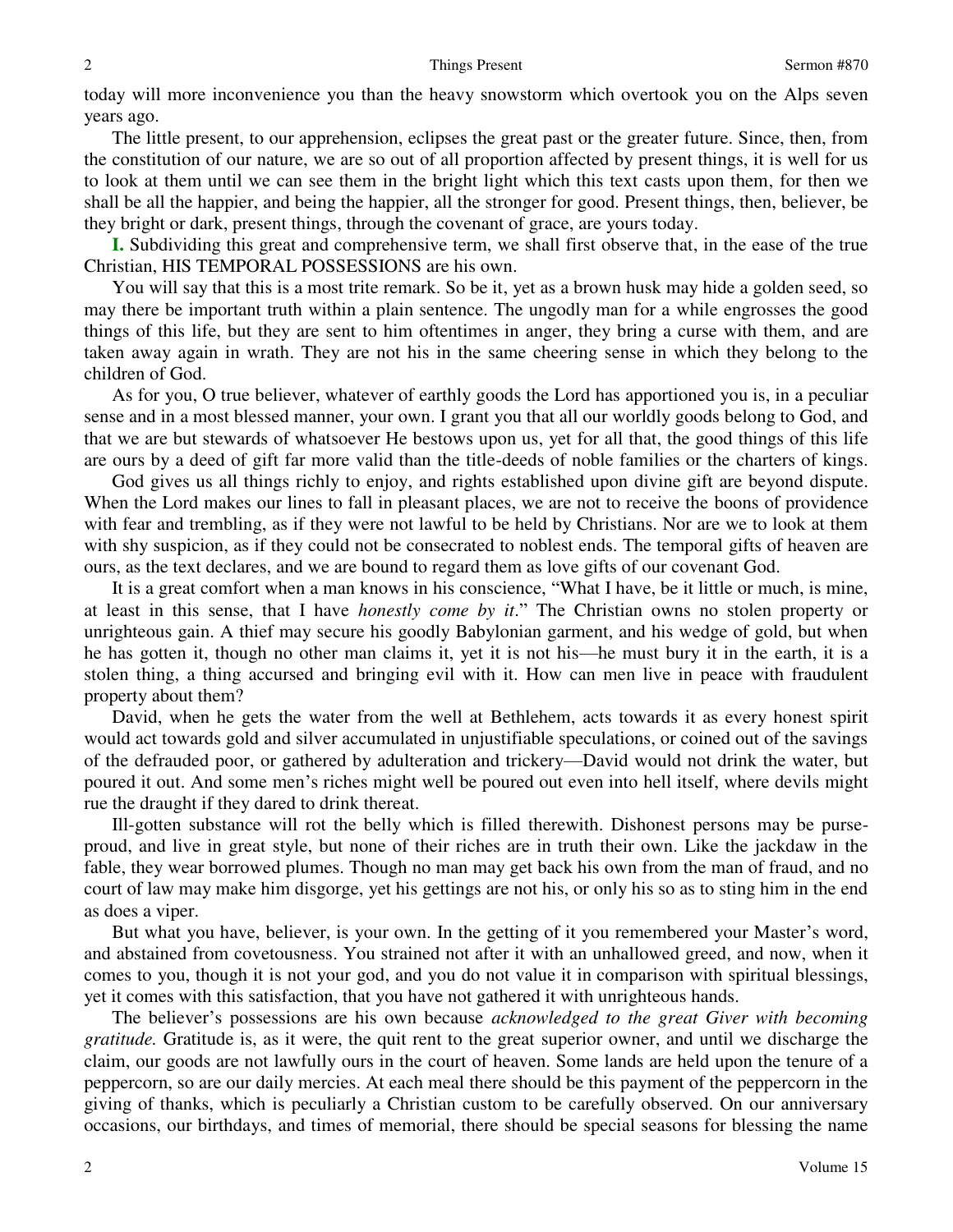of the Lord, and indeed, whenever any great blessing is brought home (and what if I say *any* blessing, for to such as we are, all blessings are great), there should be the payment of hearty gratitude, for only then the mercy becomes legitimately ours! Wealth is not truly ours till we thank the Lord for it. We have not paid the royal dues upon it, it is contraband, and we are illegally using it. Beloved, as you have not failed to give unto the Lord your loving thanks, your mercies are now yours to enjoy as in His sight.

 I hope, too, that the most of my brethren can feel that their temporal possessions are theirs because they have *conscientiously consecrated the due portion* which belongs to God. From the loaf there should be cut the crust for the hungry, from the purse there should come the help for the Lord's work. The tithing of the substance is the true title to the substance. It is not altogether yours till you have proved your gratitude by your proportionate gift to the cause of the Master.

 Cheerfully may we look upon the heap which remains when of the gold and the silver, a portion has been given to God to conserve the rest from the rust and the canker. You may eat of your harvest with gladness when the Lord's sheaf has been waved, and your increase shall be sweet when the first fruits have been laid on the altar. All things are yours in a special manner when dedicated in tithe, and sanctified by gratitude.

 Our mercies are our own, too, because we seek to be *graciously guided in the use of them.* We dare not spend them on our lusts, they are not ours for such a purpose. They are not bestowed upon us so absolutely that we may set them up and cry, "These be your gods, O Israel." They are ours within the lines of law and Gospel. Ours within bounds of sobriety and holiness. Ours not as gods, but as gourds, not as masters, but as mercies.

 We eat and drink feeling that God, even our own God, has blessed our basket and our store, and therefore whether we eat or drink, or whatsoever we do, we do all to His glory. We put on our raiment with joy, because the Lord thus clothes us. That which we possess the Lord has cleansed, and therefore we count it no longer common or unclean. The benediction of heaven sweetens the lawful use of earthly goods. The nether springs are the more delightful because drops from the upper springs fall into them. To see God's hand in every temporal mercy is to enjoy life.

 But alas! some men will not so see the hand of God, but only see the bare mercy and fall in love with the creature to the neglect of the Creator. Their worldly goods are perverted into stumbling-stones, and are no longer as they should be, a ladder to lift us nearer to God. Beloved in Christ Jesus, whatever God has given you in this life, upon the conditions which I have already mentioned, are yours, ceded to you by divine love. Need I say it is not required of you to play the ascetic? John came neither eating nor drinking—you are not John's disciple. The Son of Man, who is your Master, came both eating and drinking.

 There is no piety whatever in your accounting the gifts of providence as necessarily temptations. You can make them so, but that is your folly, and no fault of theirs. If God has blessed you with wealth or competence, use your substance with joy for His glory, and the good of your fellow men, and see upon all that you have the smile of heaven. Sit not down sullenly to hoard up your gold as though it were a thing of darkness to be concealed, but arise and use the gifts of God in the light, and in gladness.

 Vain are those who sneer at nature and the lavish bounty thereof. To me the sunshine is JEHOVAH's smile, and the grass which grows beneath my feet is begemmed with ten thousand flowers, all speaking out my Father's thoughts of kindness towards me. "The earth is the LORD's and the fullness thereof." This planet is no Pandemonium or Tophet. It is no sin to gaze with delight upon verdant valleys and majestic mountains. It is no crime to enjoy the beauties of nature, but a sign of idiocy to be unaffected thereby. Fair scenes, sweet sounds, balmy odors, and fresh gales—your Father sends them to you, take them and be thankful.

 If there are any men in this world to whom nature belongs, these men are the children of the living God. I count it squeamish, sickly sentimentalism, and not manly piety which leads certain excellent men to depreciate their Maker's works, and speak of river and forest, and lake and ocean as if evil spirits haunted every scene, and the whole earth were a temple of Satan. My brethren, it is true that the creation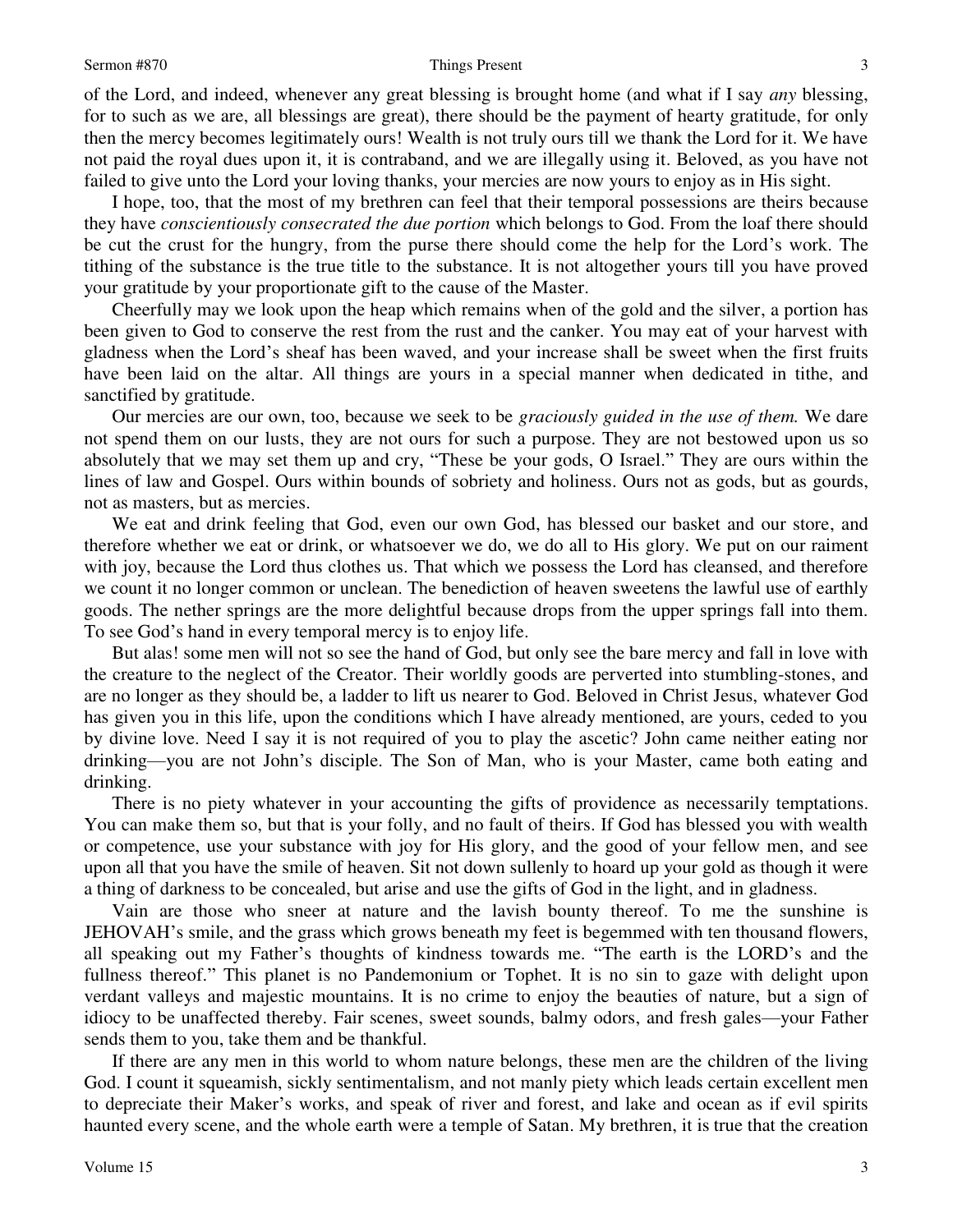has been made subject to vanity, but not willingly, and that unwillingness of God leaves a sunlight upon nature which mercy would have her children perceive and rejoice in.

> *"The earth with its store Of wonders untold, Almighty! Thy power Has founded of old. Has stablish'd it fast By a changeless decree, And round it has cast, Like a mantle, the sea.*

*Your bountiful care What tongue can recite? It breathes in the air, It shines in the light, It streams from the hills, It descends to the plain, And sweetly distils In the dew and the rain.* 

*O measureless might! Ineffable love! While angels delight To hymn Thee above The humbler creation, Though feeble there lays, With true adoration Shall lisp to Thy praise."*

 There is no sin in trees and winds, brooks, and lakes, and oceans, and in towering mountains, virgin snows, and silent glaciers, there are no promptings to evil. The sin is in ourselves, and if we will but be right-hearted, and ask God to enable us to behold His works with a clarified and anointed eye, we may see God Himself mirrored in creation. At all events, all these present things are ours, neither shall any man rob me of my right to rejoice in the works of God's hands.

 Let us note well before we leave this point, that any of God's saints who are in straits, and have but little of this world's goods—and these are generally the majority of the church, and the holiest and the best, may yet remember that all things are theirs, so that up to the measure of their necessities God will be quite sure to afford them sustenance.

 The Lord is your shepherd, and you shall not want. You may be pinched, but you shall not perish. Your strength shall be equal to your day. Your bread shall be given you, your water shall be sure, and brother or sister, remember that a man's life is not to be judged of by what he has or has not, but by the contentment of his heart—for there lies all true treasure. Are you content, and can you cast your cares upon God? Then you are richer than a thousand anxious misers, and wealthier far than ten thousand who eat the bread of carefulness. Are you satisfied to sing*—*

> *"Father, I wait Thy daily will, Thou shalt divide my portion still: Give me on earth what seems Thee best, Till death and heaven reveal the rest"?*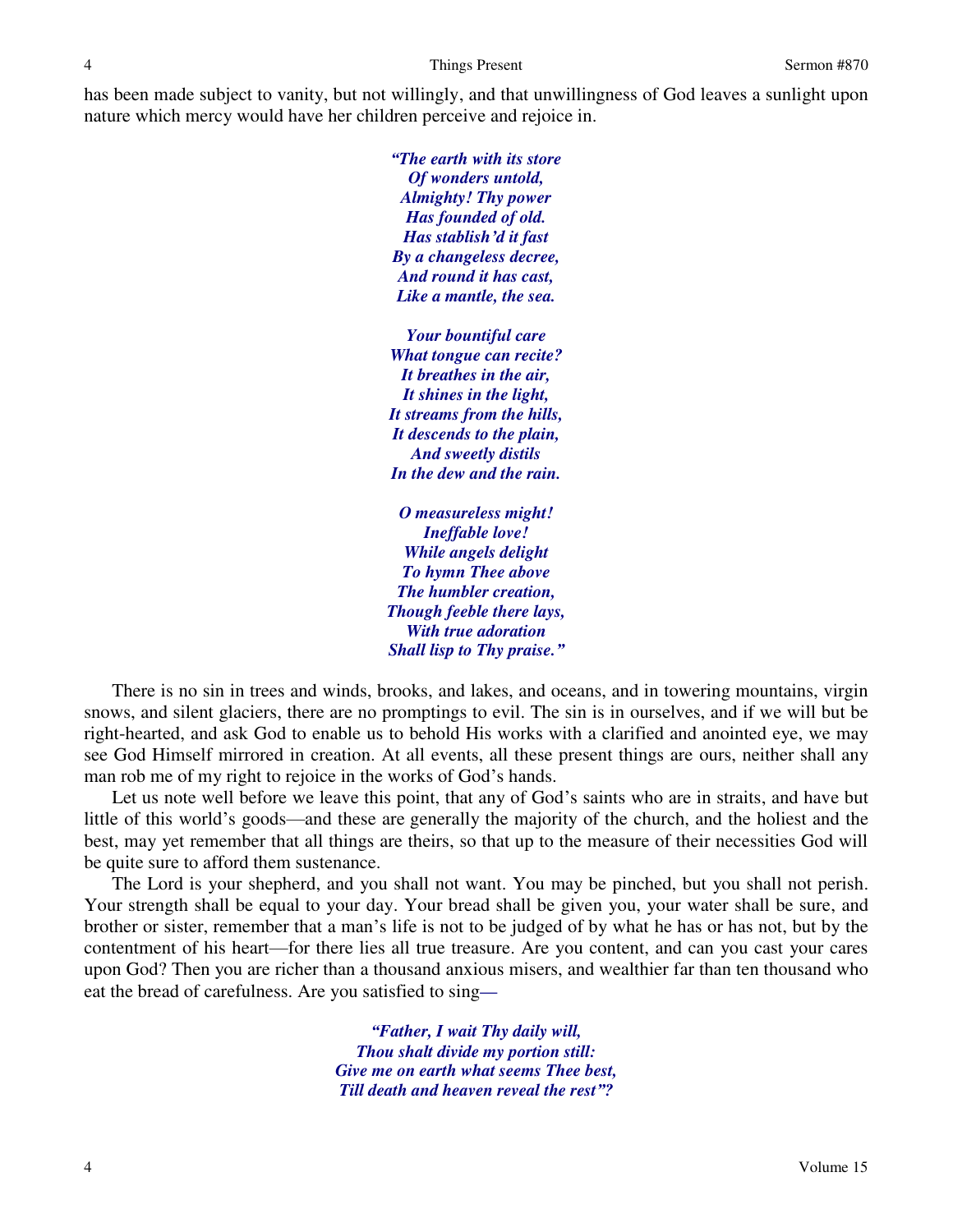Then you are truly rich. Envy makes men poor—this it is that strips the purple from the prince, and dashes the goblet with gall. Strange is it, and yet most true, that covetousness which seems to be the common sin of professors nowadays, is never attributed in God's Word to any one child of God. They had many faults, but never covetousness. No heir of heaven was charged with that in the Word of God that is the vice of Judas, the son of perdition and not of Peter, or David, or Lot, or Samson.

 This evil touches not the saints. Into the deep ditch of greed, the saints shall not fall. My poor, but believing brother, you will thank God that you have but little, believing that it is all that would be good for you. You do ask the Lord to give you day by day your daily bread, and you have it in answer to prayer, and in proof of divine faithfulness. Your heavenly Friend may suffer you to be brought very low, but He will not utterly leave you, nor suffer your soul to famish. I pray God the Holy Spirit to enable my dear brethren in their poverty to believe that their want is overruled for their true riches. Whereas an abundance of possessions may bring a blessing, the lack of that abundance is far more constantly a source of good. Our present circumstances, whether prosperous or painful, are covenant blessings from the God of grace

> *"If peace and plenty crown my days, They help me, Lord, to speak Thy praise. If bread of sorrows be my food, Those sorrows work my real good."*

**II.** In the long list of things present we must include TEMPORAL TRIALS.

 Tribulations are treasures. And if we were wise, we should reckon our afflictions among our rarest jewels. The caverns of sorrow are mines of diamonds. Our earthly possessions may be silver, but temporal trials are, to the saints, invariably gold. We may grow in grace through what we enjoy, but we probably make the greatest progress through what we suffer. Soft gales may be pleasant for heavenbound vessels, but rough winds are better. The calm is our way, but God has His way in the whirlwind, and He rides on the wings of the wind.

 Saints gain more by their losses than by their profits. Health comes out of their sicknesses, and wealth flows out of their poverties. Heir of heaven, your present trials are yours in the sense of medicine. You need that your soul, like your body, should be dealt with by the beloved Physician. A thousand diseases have sown their seeds within you—one evil will often bring on another, and the cure of one too frequently engenders another.

 You need, therefore, oftentimes to gather the produce of the garden of herbs which is included in your inheritance—a garden which God will be sure to keep well stocked with wormwood and rue. From these bitter herbs a potion shall be brewed, as precious as it is pungent, as curative as it is distasteful. Would you root up that herb garden? Would you lay those healing beds all to waste? Ah, then, when next a disease attacks you, how could you expect help?

 I know the Good Physician can heal without the lancet if He will, and restore us without the balm, but for all that, He does not choose to do so, but will use the means of affliction—for by these things men live, and in all these is the life of their spirit. Be thankful, therefore, for your trials, and count them among your treasures.

 Our present afflictions also strengthen us greatly. No man becomes a veteran except by practice in arms. We shall not man our fleet with able-bodied seamen at home, on the boisterous deep, and in the thundering battle, if we search amongst mere landsmen and gentlemen whose boldest voyage was on the glassy Thames. Experience works patience, and patience brings with it a train of virtues—and all these make the man a man, and cause him to be mighty among his peers. Be grateful, then, for that without which you probably would be always children, apart from which you must remain always untried and consequently unskillful. Be grateful for your present trials, and count them the choicest of your goods.

 Brethren, our *trials* ought to be greatly valued by us as windows of agates, and gates of carbuncle through which we get the clearest views of our Lord Jesus Christ. Trial is the telescope through which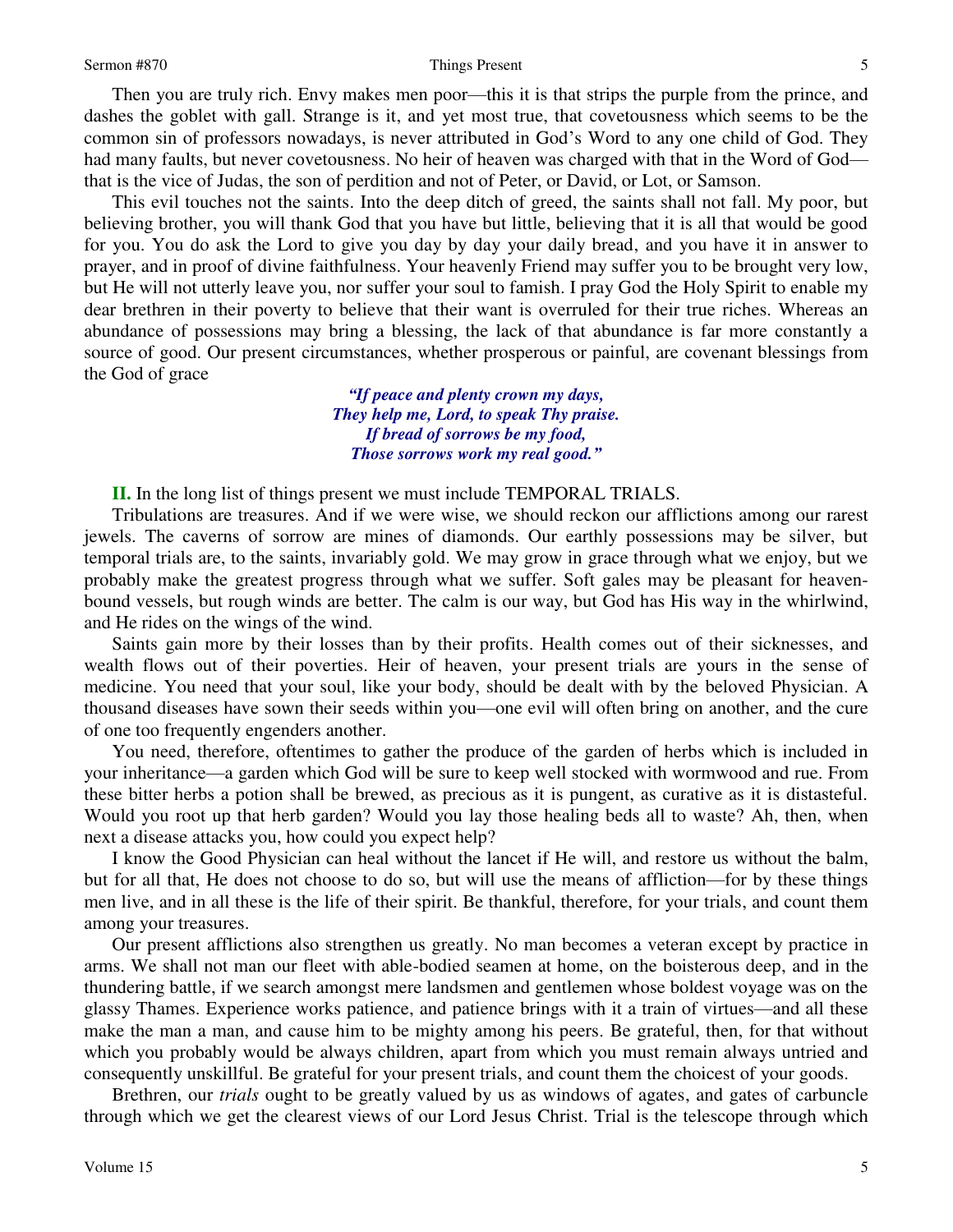we gaze upon the blessed Star of Bethlehem more clearly. Christ says to us, "Come, my beloved, let us go forth into the field; there will I give you my loves." When there fails a blight on creature comforts, and the withering blast goes out against terrestrial joys oh, then how bright is the Rose of Sharon, and how fair the Lily of the Valley in the esteem of His people!

"Come up with me to my cross," says Christ, and the mystic invitation, though it involves so deep an anguish, is not to be rejected. Do you understand what it is to come up to Christ's cross, and to be conformed unto His death? It is only as you do this, that you will have fellowship with Jesus, and understand what His love was towards you. The sufferings of Christ are not learned by the hearing of the ear—though we set them forth constantly to you, yet you will not really comprehend them. It is in the drinking of His cup, and being baptized with His baptism, that by sympathy you will comprehend what your Lord really endured for you. Thus will you be more effectually planted with Him in the likeness of His death, that you may be planted in the likeness of His resurrection.

 Brethren and sisters, you who are cross-bearers this morning, I would remind you for your comfort that you have to bear *the cross, but not the curse*. Your Lord endured both cross and curse, but to you there is not so much as a drop of divine anger in all that you are suffering. There may be much vinegar, but no venom. There may be anguish, but there is no anger. The penal result of sin Christ has exhausted —He endured it all, and now the cross that comes to you is garlanded with love, all over it is inscribed with lines of affection.

 I know that this is hard to be believed, especially while you are carrying a green cross, new to your shoulder, for this always frets the soul. It is when you become accustomed to sorrow by having borne the yoke in your youth, that you fret not, and mourn not, as though some strange thing had happened to you. I cannot speak so favorably of some men's crosses as I can of the crosses of believers who patiently wait upon their God, for some make their own crosses in wantonness of discontent.

 There are crosses made of crab tree, put together by our own wicked temper, and these we ought to burn at once. I can promise you no cures for crosses which you make for yourself. If you plait your own crown of thorns and find your own nails, your own vinegar and sponge, it is your own crucifixion, and you may find your own comfort. But when it is Christ's cross, a cross that Christ sends, a cross that providence ordains—remember it is a thing of mercy to be rejoiced in as a benison of heaven.

 So too, believer, remember that your Lord sends you *a cross but not a crush.* It is meant to bear you down, but not to break you and grind you in the dust. Your cross is proportioned to your strength. In all the potion there is not one chance atom—the medicine has been compounded by no ordinary skill. Infinite wisdom, which balanced the clouds, and fixed the cornerstone of the world, has been employed to compound the ingredients of your present trial. Your affliction shall not be too much for you—it shall be just such a trial as you require. There shall be no more, and no less of weight in it.

 It may help to comfort you if you remember that *your cross is not a loss.* It may look like a loss, but it shall only be a putting out to interest that which is taken from you that it may be returned soon with usury. Weep not because the vessel of your present comfort has gone out to sea, and you have lost sight of the white sails. It shall come back again to you laden with nobler treasure. Weep not because the sun has gone down, for it descends that the dews may be brought forth, and the earth may be watered, and the flowers may drip with perfume. Wait awhile, and the sun shall come back to you again, and the morn shall be the brighter because of the gloom of the night.

 O sorrow not, heir of heaven, because the skies are clouded, the clouds are big with mercy and each cloud is the mother of ten thousand blossoms, and harvests lie concealed in yonder darkness! O be you confident that among all your jewels, all your precious ornaments and tokens of love that God has given you, you have nothing brighter than the jet jewels of affliction. No diamonds of a finer water than those of trouble. May we understand by faith, then, the great truth of God that our present trials are our treasures, to be looked upon with thankfulness.

**III.** In the third place, all our CIRCUMSTANTIAL SURROUNDINGS ought to be regarded by us as ours.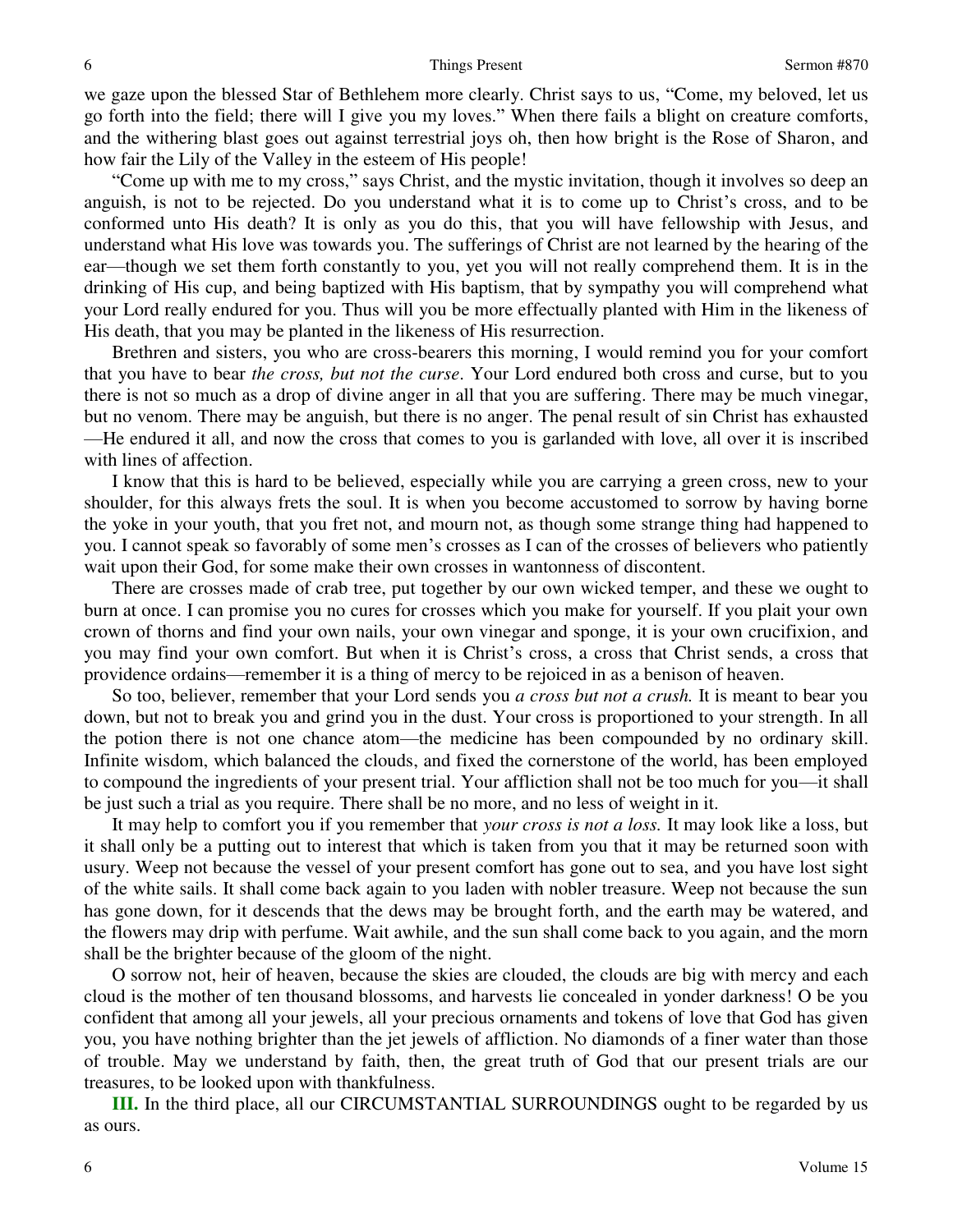I have already touched upon a branch of this subject, namely, that all our outward circumstances are meant to be conducive to our perfection. I have already said that our trials and troubles are by God's grace, and the gift of the Holy Spirit, really made to promote our growth. So ought all, whether of brightness or darkness in our present lot, to be helpful in preparing us for the better land, and the mansions of glory. I shall also insist upon another point—all our circumstances are ours as subservient to our usefulness.

 Has this ever struck you? You wish to win souls? Before you enter upon the actual service, you say to yourself, "I wish I were a minister," but very probably you have not the gift of utterance. You have a family round about you, and you are evidently tied to something far other than a pulpit. You have to keep to that farm, to manage the shop. Now the temptation with you will be to say, "These plows and harrows, these bullocks and horses—I do not see how I am to serve God with all these! These scales and yard measures, these groceries and draperies—I cannot see how these can be instruments with which I may serve God."

 Now, my dear friend, begin by correcting that mistake. All these things are yours, and you are henceforth to look upon them as being not detriments, but assistants to the discharge of your peculiar life-work. You are to consider that the position which you occupy is, all things considered, the most advantageous that you could possibly have occupied for doing the utmost that you are capable of doing for the glory of God.

 Suppose the mole should cry, "How I could have honored the great Creator if I could have been allowed to fly!" It would have been very foolish, for a mole flying would be a very ridiculous object while a mole fashioning its tunnels, and casting up its castles is viewed with admiring wonder by the naturalist who perceives its remarkable suitability to its sphere.

 The fish of the sea might say, "How could I display the wisdom of God if I could sing, or mount a tree, like a bird." But you know fish in a tree would be a very grotesque affair, and there would be no wisdom of God to admire in fishes climbing trees. But when the fish cuts the wave with agile fin, all who have observed it say how wonderfully it is adapted to its habitat—how exactly its every bone is fitted for its mode of life.

 Brother, it is just so with you. If you begin to say, "I cannot glorify God where I am, and as I am," I answer, neither could you anywhere if not where you are. Providence, which arranged your surroundings, appointed them so that, all things being considered, you are in the position in which you can best display the wisdom, and the grace of God. Now, if you can once accept this as being a fact, it will make a man of you.

 My Christian brother, or my dear sister, it will enable you to serve God with a force which you have not yet obtained, for then, instead of panting for spheres to which you will never reach, you will inquire for immediate duty, asking, "What does my hand find to do?" You need not use your feet to traverse half a nation to find work—it lies close at hand. Your calling is near at home, your vocation lies at the door, and within it. What your hands find to do, do at once, and with all your might, and you will find such earnest service the best method in which you can glorify the Lord Jesus Christ.

"A large family," says one, "what can I do?" Train them in the fear of God—these children are yours to serve the Lord withal. What nobler service can a mother render to the republic upon earth, and to the kingdom in heaven, than to educate her children for Christ?

"Working in a large factory with ungodly men, what can I do?" Needless inquiry! What cannot the salt do when it is cast among the meat? You, as a piece of salt, are just where you should be. Confine Christians in monasteries and nunneries!—why it is like putting salt into a strong iron box and burying it in the ground. Nay, but the salt of the earth must be cast all over that which is to be conserved by it, and each of us must be put in a position where our influence as a Christian will be felt.

"I am sick," says another, "I am chained to the bed of languishing." But my friend, your patience will magnify the power of grace, and your words of experience will enrich those who listen to you. Your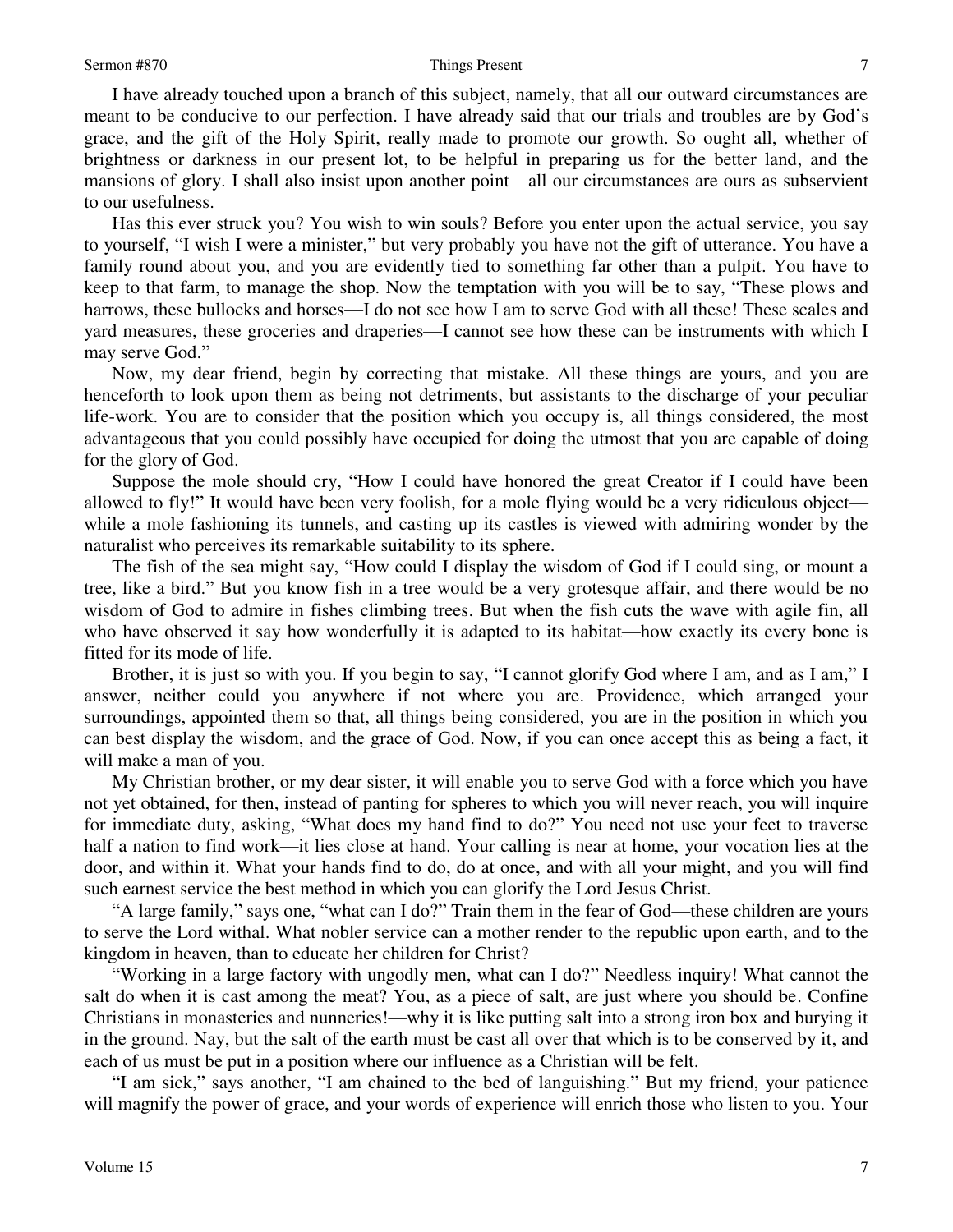experience will yield a richer wine than ever could have come from you, had you not been cast into the winepress and trodden by the foot of affliction.

 I tell you, brethren, I cannot go into instances and details, but it is a most certain fact that all about you, though it is a blind eye, a disabled arm, a stammering tongue, a flagging memory, poverty in the house, or sickness in the chamber—though it is derision, and scorn, and contempt, everything about you is yours. And if you know how to use it rightly, you will turn these disadvantages into advantages, and prosper by them.

 Look at the seaman when he finds himself out at sea! does he sit down and fret because the wind will not blow from the quarter that he would most prefer? No, but he tacks about, and catches every capful of wind that can be of use to him, and so reaches the haven at last. You are not to expect that God would ordain everything just as you would like to have it—spoon feed you with spoon victuals like babes upon the lap. But He will train, and try you, and you must make use of all that He sends for the promotion of His glory. Look at a good commander, he not only selects a good position for his troops, but if he occupies a bad position, he turns that to account, and often makes the worse become the better.

 To use a very homely illustration, look at yon miller on the village hill. How does he grind his grist? Does he bargain that he will only grind in the west wind, because that is so full of health? No, but the east wind, which searches joints and marrow, makes the millstones revolve, and the north and the south are all yoked to service. Even so with believers—all your ups and your downs, your successes and your defeats are all yours, that you may turn them to the glory of God.

 Standing here now, and taking a somewhat broader range than our own individualities, let me remind you, brethren, that on the great and broad scale of providence, all things belong to the church of God. There are great changes in politics just now—there will be greater changes still. Fancy not that anything is stable that is of merely human appointing. Imagine not that any form of government can eternally survive the waves of change which break at its base. The ensign of this age is, "Overturn, overturn, overturn, till *He* shall come whose right it is, and *He* shall have the kingdom."

 But there shall be no crumbling columns. There shall be no bowing wall or tottering fence, but what shall minister to the solidity of the church of God. All changes, however radical, all catastrophes, however horrible, shall all happen to the advantage of the cause of Christ. All things are yours.

 Earthquakes of popular opinions may make dynasties shake and reel, and at last lie prone in ruin. Opinions, institutions, and customs, which we would fain conserve at the peril of our lives, may be rolled up and cast aside like worn out vestures. Heaven and earth may shake, and stars may fall like fig leaves from the tree, but everything must subserve the progress of the conquering kingdom of Christ. His glory *shall* fill the earth. All flesh *shall* see it together. From land and sea, there must yet go up the universal hallelujah unto the King of kings, the Lord of lords, the Wonderful, the Counselor, the Everlasting Father, the Prince of Peace. All things then, O church of God, are yours.

**IV.** I have somewhat outstripped my time, and therefore I must only give a hint or two on the last point. SPIRITUAL PRIVILEGES, which are many of them present things, belong to believers.

 Now what are they? The favor of God is not for heaven only. It is ours today. Adoption into His family is not for eternity only, it is for this present time. We are today heirs of God, and joint-heirs with Christ Jesus. Today to be instructed, to be fed, to be clothed, to be housed, to have the Father's kiss, and live in the Father's heart. All things are ours. God Himself is ours, our eternal inheritance. Lift up your eyes, O heir of grace, and see what a treasure is opened up to you!

 Again, Christ is present, and He is ours. There is today a "fountain filled with blood," which puts away all sin. It is ours. There is a mercy seat where all prayer is prevalent. It is open today. It is ours come to it boldly. There is an Intercessor who takes our prayers and offers them. He is ours, and all His mighty pleas, and divine authority, which make Him so successful an advocate, are all at our service today. Not were ours yesterday, nor shall be ours in some happier hour, but they are ours now.